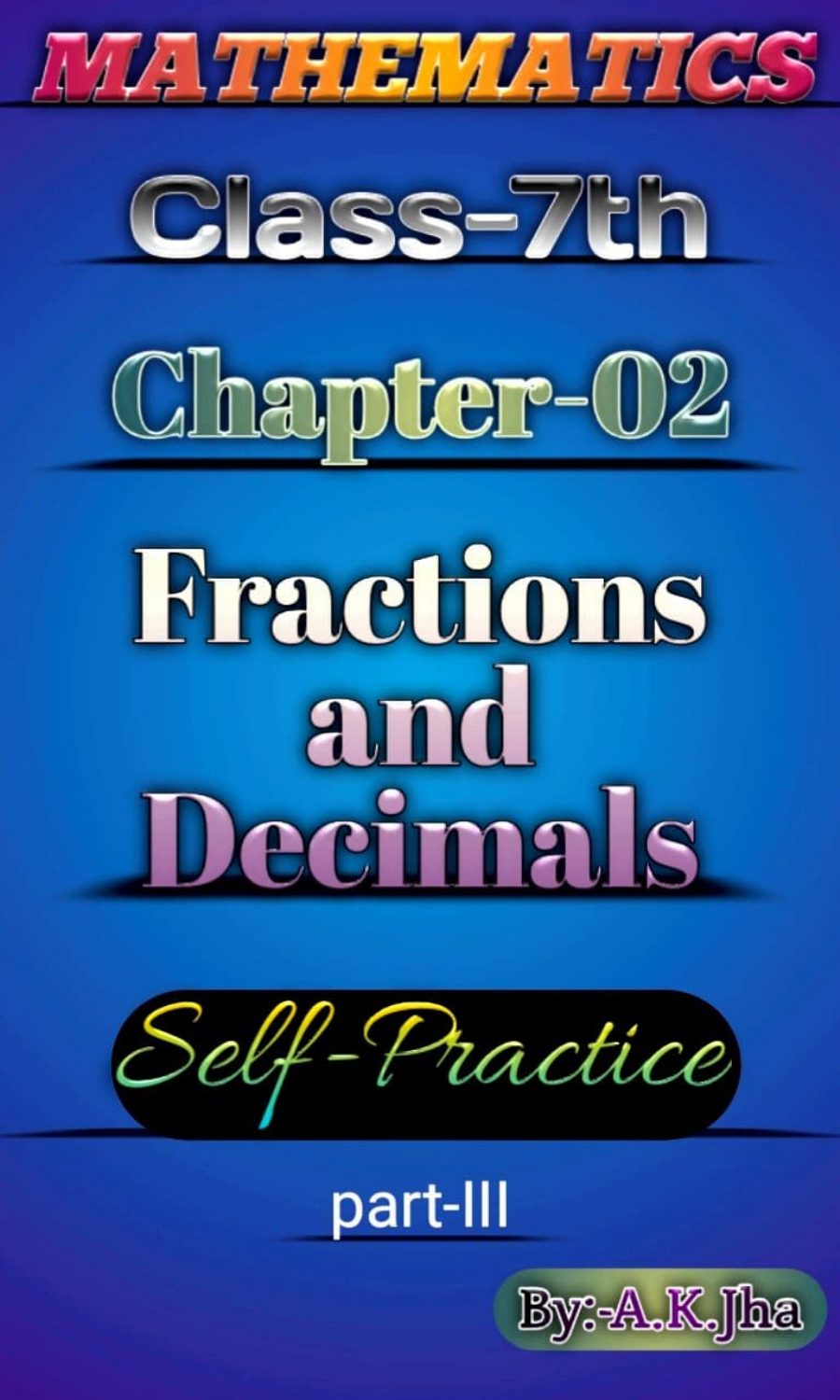Mathematics'

"class-VII" Selt-Practice' ch: 02' III rel part

Q. 1. Which is greater? (i)  $0.7000007$  (iii)  $0.800005$ (ii) 7 08 0.7 (iv) 1.38 08 1.49.

U.2. Express as rupees using decimal: (i) 9 paise dis 8 rupees 7 paise. (iii) 88 oupres 77 paise.

Q.3. Express in Kg:

- $1009$
- Cii) 24909

(iii) 9 kg 89.

8.4. An inch contains 2.54 cm. How many centimetres will there be in 25 inches.

Q. 5. The thickness of 50 sheets of paper is 15 cm. What is the thickness of each sheet  $im$   $cm$ ?

Q.6. A piece ob wire is 20.5 m long. It it is cut into 25 equal bieces, find the length of each biece in cm.

Q.7. A bucket can hold 15.5 litres of water. How much water can be stood in 18 Such buckets.?.  $\overrightarrow{P}$ .  $\overrightarrow{0}$